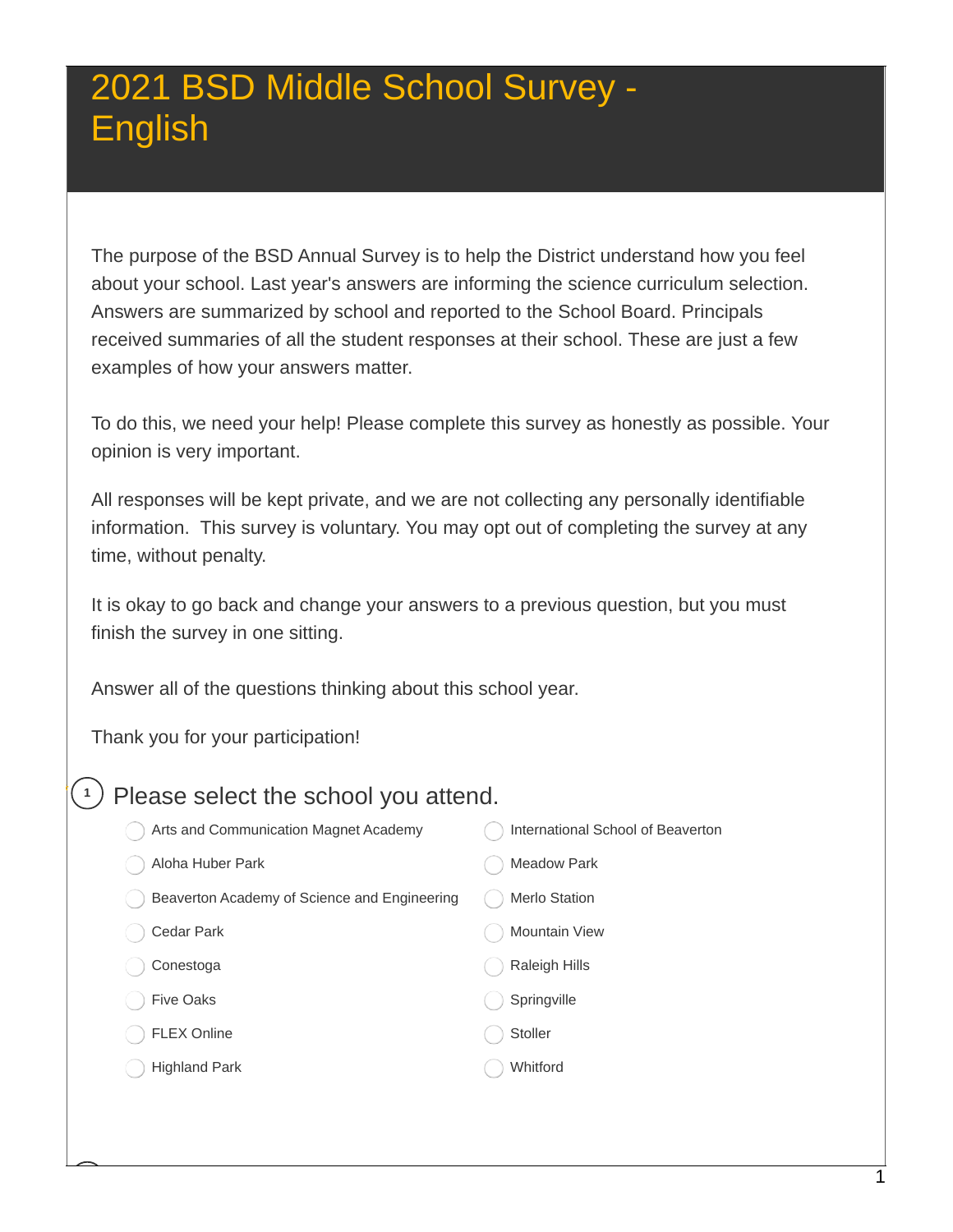| What grade are you in?<br>$\binom{2}{ }$ |     |          |   |
|------------------------------------------|-----|----------|---|
| 6th<br>◯                                 | 7th | 8th<br>( |   |
|                                          |     |          |   |
|                                          |     |          |   |
|                                          |     |          |   |
|                                          |     |          |   |
|                                          |     |          |   |
|                                          |     |          |   |
|                                          |     |          |   |
|                                          |     |          |   |
|                                          |     |          |   |
|                                          |     |          |   |
|                                          |     |          |   |
|                                          |     |          |   |
|                                          |     |          |   |
|                                          |     |          |   |
|                                          |     |          |   |
|                                          |     |          |   |
|                                          |     |          |   |
|                                          |     |          |   |
|                                          |     |          |   |
|                                          |     |          |   |
|                                          |     |          |   |
|                                          |     |          |   |
|                                          |     |          |   |
|                                          |     |          |   |
|                                          |     |          |   |
|                                          |     |          |   |
|                                          |     |          | C |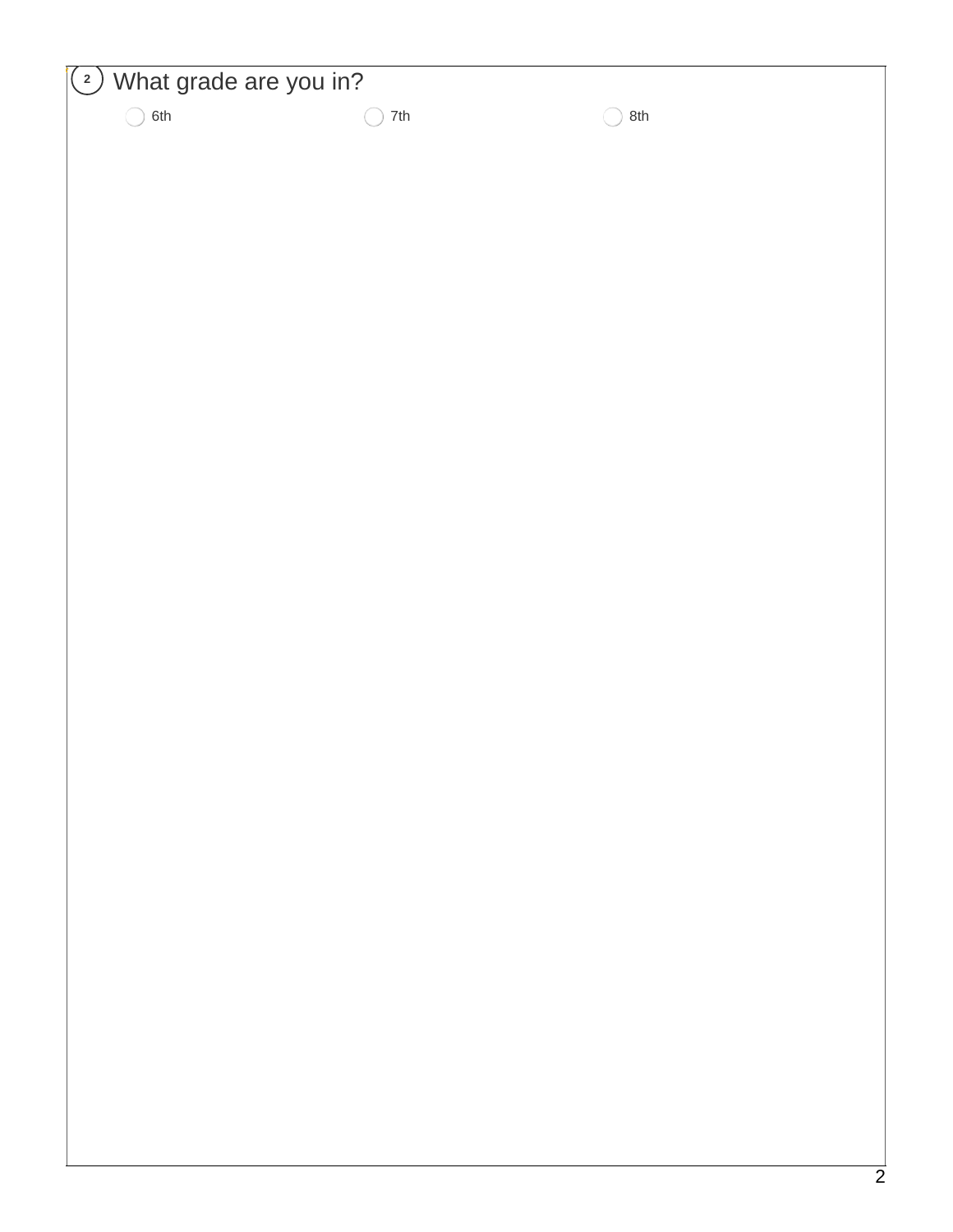### **<sup>3</sup>** Do you agree or disagree that...

|                                                                                                                | <b>Strongly Agree</b> | Agree | <b>Disagree</b> | Strongly<br><b>Disagree</b> |
|----------------------------------------------------------------------------------------------------------------|-----------------------|-------|-----------------|-----------------------------|
| I feel welcome and accepted<br>at this school.                                                                 |                       |       |                 |                             |
| I generally feel safe at my<br>school.                                                                         |                       |       |                 |                             |
| There is at least one adult at<br>school who really cares about<br>me.                                         |                       |       |                 |                             |
| There is at least one adult<br>who knows me well enough<br>that I might ask them to help<br>me make decisions. |                       |       |                 |                             |
| People at my school<br>understand me as a person.                                                              |                       |       |                 |                             |

#### **<sup>4</sup>** Do you agree or disagree that...

|                                                                                                               | <b>Strongly Agree</b> | Agree | <b>Disagree</b> | Strongly<br><b>Disagree</b> |
|---------------------------------------------------------------------------------------------------------------|-----------------------|-------|-----------------|-----------------------------|
| My thinking has grown as a<br>result of new learning.                                                         |                       |       |                 |                             |
| In general, I receive personal<br>feedback from my teachers<br>on how I can improve my<br>school performance. |                       |       |                 |                             |
| My teachers believe I can<br>learn.                                                                           |                       |       |                 |                             |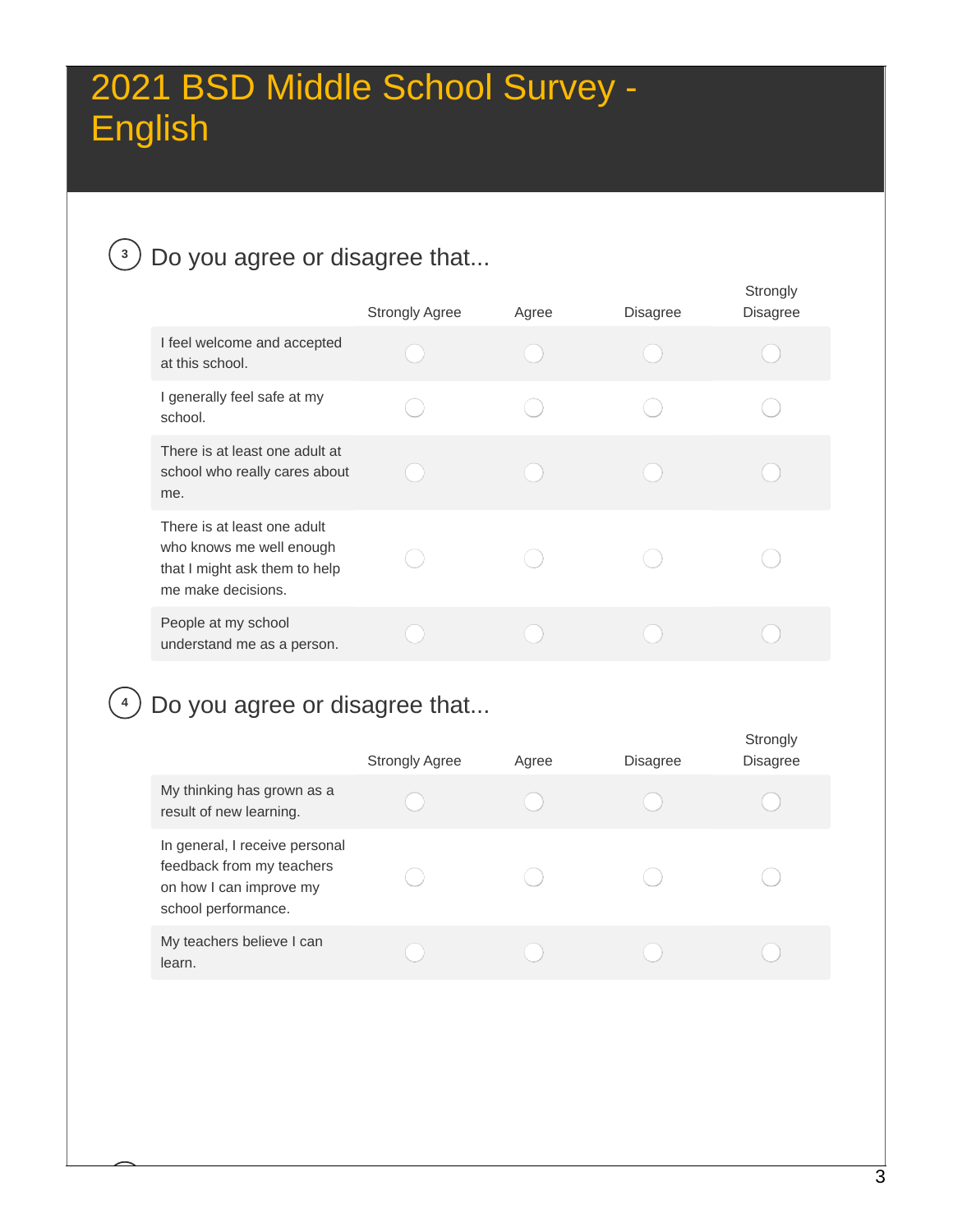| $\left(5\right)$ | Do you agree or disagree that                                              |                       |       |          |                      |              |
|------------------|----------------------------------------------------------------------------|-----------------------|-------|----------|----------------------|--------------|
|                  |                                                                            | <b>Strongly Agree</b> | Agree | Disagree | Strongly<br>Disagree | I don't know |
|                  | My teachers set<br>high expectations<br>for me.                            |                       |       |          |                      |              |
|                  | My teachers<br>expect me to<br>attend college.                             |                       |       |          |                      |              |
| $\,$ 6 $\,$      | How often do you participate in classroom circles or community<br>circles? |                       |       |          |                      |              |
|                  | 4 or more times a week                                                     |                       |       |          |                      |              |
|                  | 1-3 times a week                                                           |                       |       |          |                      |              |
|                  | 2-3 times a month                                                          |                       |       |          |                      |              |
|                  | 1 time a month                                                             |                       |       |          |                      |              |
|                  | Less than 1 time a month                                                   |                       |       |          |                      |              |
|                  | Never                                                                      |                       |       |          |                      |              |
|                  | I do not know what classroom circles are                                   |                       |       |          |                      |              |
|                  |                                                                            |                       |       |          |                      |              |
|                  |                                                                            |                       |       |          |                      |              |
|                  |                                                                            |                       |       |          |                      |              |
|                  |                                                                            |                       |       |          |                      |              |
|                  |                                                                            |                       |       |          |                      |              |
|                  |                                                                            |                       |       |          |                      |              |
|                  |                                                                            |                       |       |          |                      |              |
|                  |                                                                            |                       |       |          |                      |              |
|                  |                                                                            |                       |       |          |                      |              |
|                  |                                                                            |                       |       |          |                      |              |
|                  |                                                                            |                       |       |          |                      |              |
|                  |                                                                            |                       |       |          |                      |              |
|                  |                                                                            |                       |       |          |                      |              |
|                  |                                                                            |                       |       |          |                      |              |
|                  |                                                                            |                       |       |          |                      |              |
|                  |                                                                            |                       |       |          |                      |              |
|                  |                                                                            |                       |       |          |                      |              |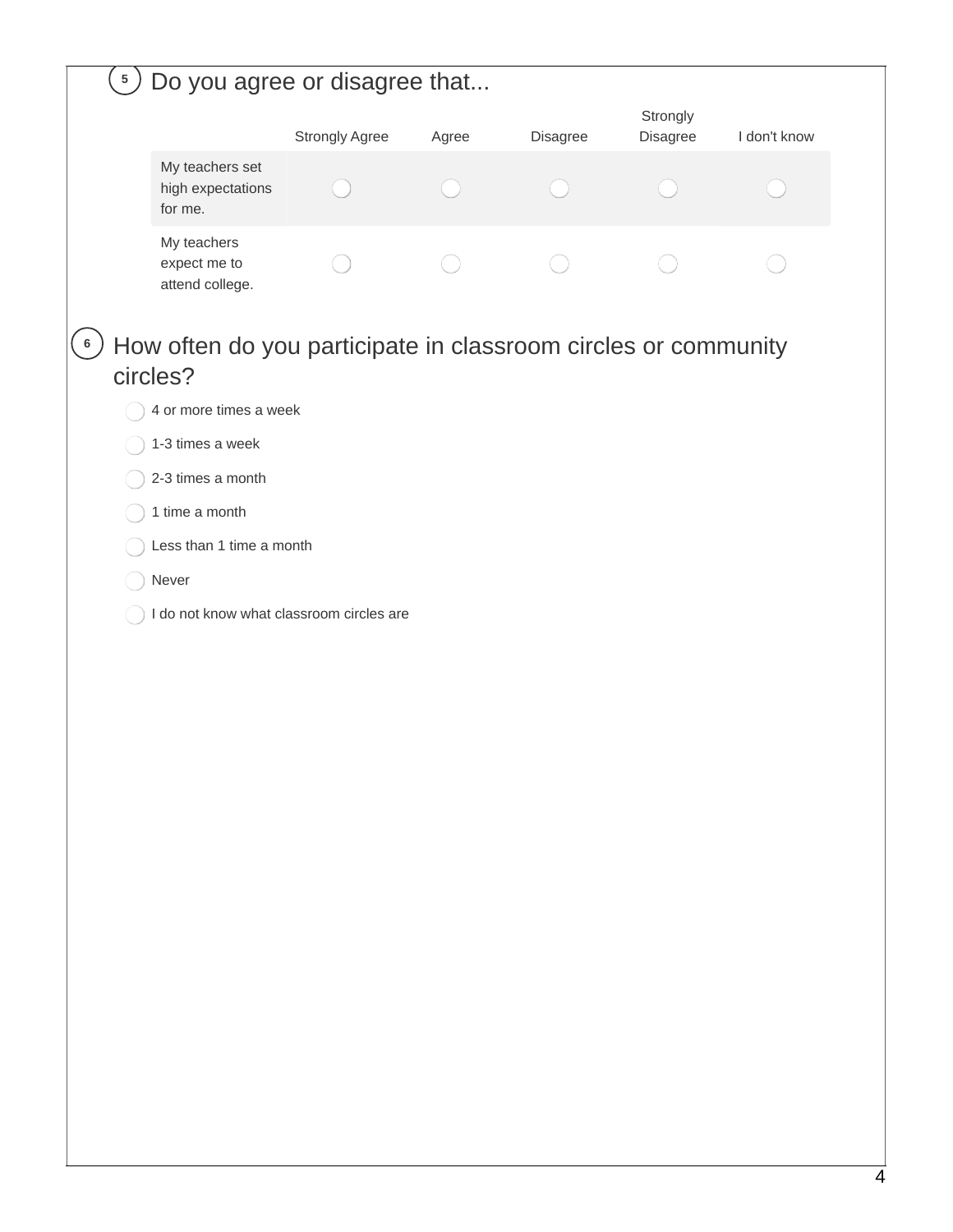#### Classroom Circles

 **<sup>7</sup>** Classroom circles help me feel more connected to my classroom community.

Always

Sometimes

Rarely

Never

I do not participate in classroom circles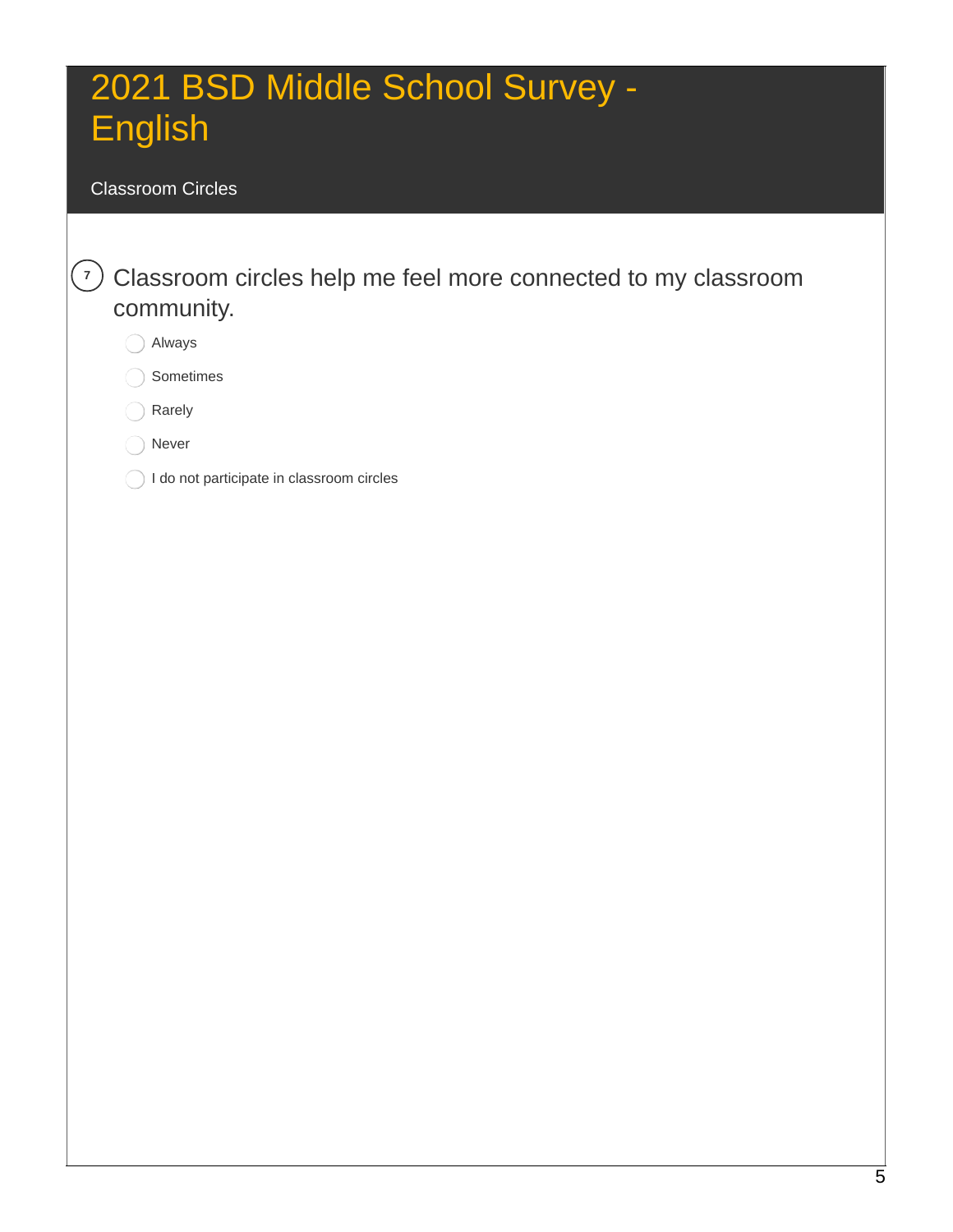#### Math

 $\left( \begin{matrix} \circ \\ \circ \end{matrix} \right)$  Are you taking a math course this term?

 $\bigcirc$  Yes  $\bigcirc$  No

#### **<sup>9</sup>** I talk to my classmates about how to solve math problems.

◯ Very often

**Often** 

Sometimes

Seldom/not often

Almost never

### **<sup>10</sup>** In my math class,

|                                                               | Strongly agree | Agree | Disagree | Strongly disagree |
|---------------------------------------------------------------|----------------|-------|----------|-------------------|
| Students ask each other<br>questions about math<br>everyday.  |                |       |          |                   |
| Students come up with<br>different ways to solve<br>problems. |                |       |          |                   |
| We often have to memorize<br>steps to solve problems.         |                |       |          |                   |
| We show our thinking in<br>many ways.                         |                |       |          |                   |
| We have to explain or argue<br>why our answer is correct.     |                |       |          |                   |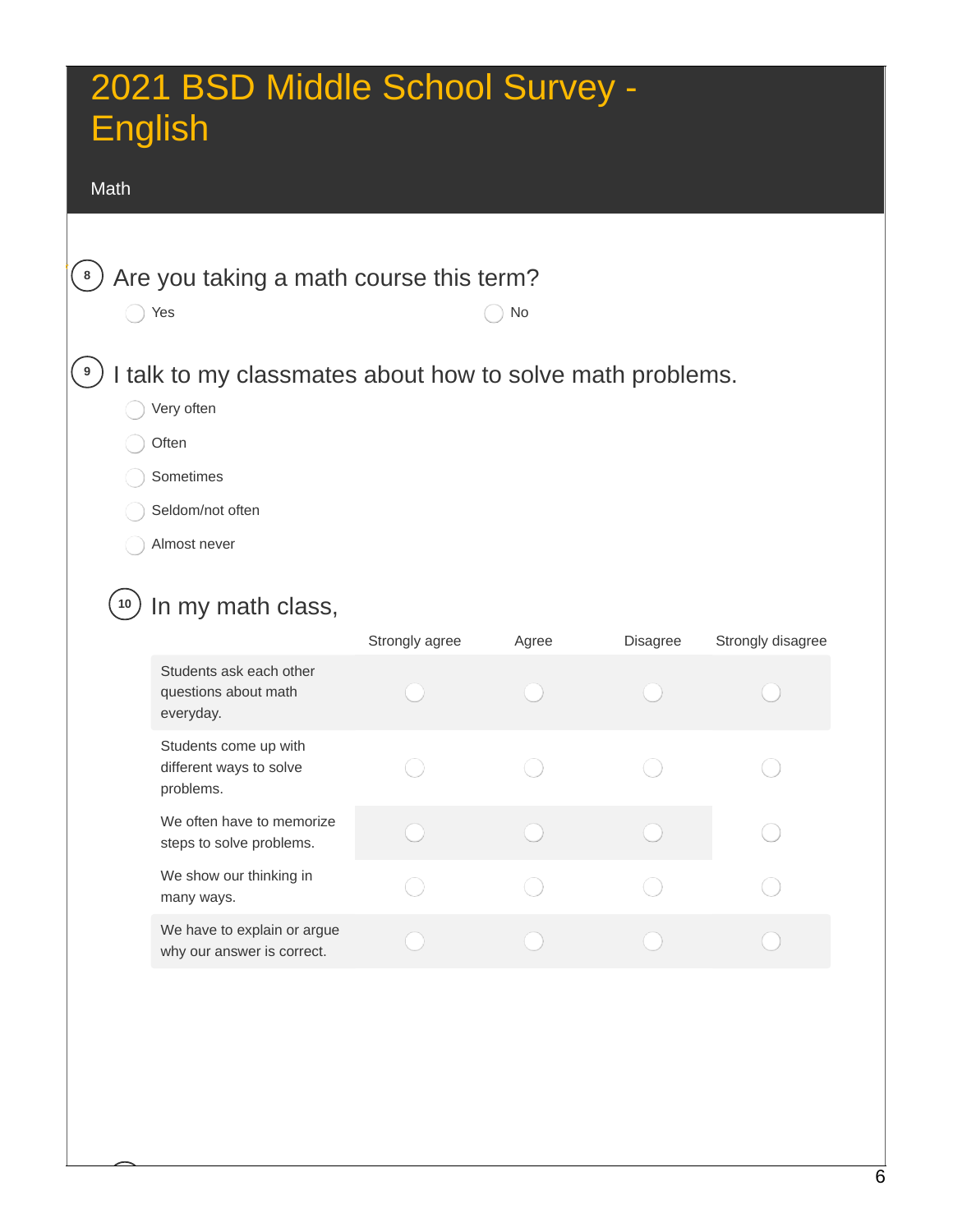| There is usually<br>only one way to<br>solve the<br>problems.<br>To solve a problem<br>you usually just<br>need to remember<br>the steps.<br>To solve a problem<br>you often have to<br>figure something<br>out.<br>What percent of questions in your math class require original<br>12<br>thinking? Original thinking means you are trying to figure out<br>a problem that the teacher has not shown you how to solve<br>already or is already in your notes. Typically students might<br>come up with different ways to solve a problem.<br>$\bf{0}$<br>50<br>100<br>What do you like most about your math class?<br>13<br>What would you like to change about your math class?<br>14 | Strongly agree | Agree | Disagree | Strongly disagree |
|-----------------------------------------------------------------------------------------------------------------------------------------------------------------------------------------------------------------------------------------------------------------------------------------------------------------------------------------------------------------------------------------------------------------------------------------------------------------------------------------------------------------------------------------------------------------------------------------------------------------------------------------------------------------------------------------|----------------|-------|----------|-------------------|
|                                                                                                                                                                                                                                                                                                                                                                                                                                                                                                                                                                                                                                                                                         |                |       |          |                   |
|                                                                                                                                                                                                                                                                                                                                                                                                                                                                                                                                                                                                                                                                                         |                |       |          |                   |
|                                                                                                                                                                                                                                                                                                                                                                                                                                                                                                                                                                                                                                                                                         |                |       |          |                   |
|                                                                                                                                                                                                                                                                                                                                                                                                                                                                                                                                                                                                                                                                                         |                |       |          |                   |
|                                                                                                                                                                                                                                                                                                                                                                                                                                                                                                                                                                                                                                                                                         |                |       |          |                   |
|                                                                                                                                                                                                                                                                                                                                                                                                                                                                                                                                                                                                                                                                                         |                |       |          |                   |
|                                                                                                                                                                                                                                                                                                                                                                                                                                                                                                                                                                                                                                                                                         |                |       |          |                   |
|                                                                                                                                                                                                                                                                                                                                                                                                                                                                                                                                                                                                                                                                                         |                |       |          |                   |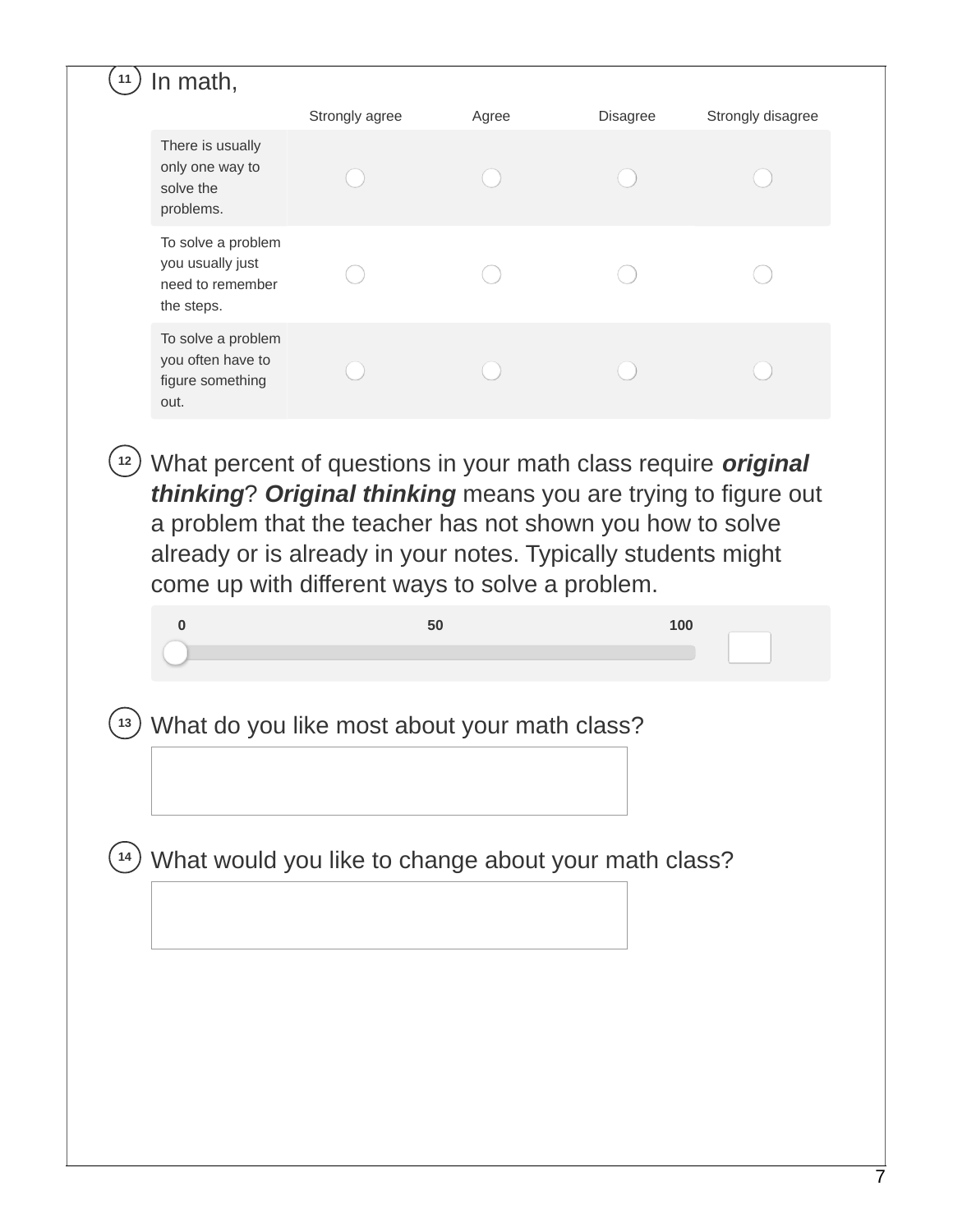Cultural Awareness and Action

| How often do you think about what someone of a different race,                                                                 |
|--------------------------------------------------------------------------------------------------------------------------------|
|                                                                                                                                |
|                                                                                                                                |
|                                                                                                                                |
|                                                                                                                                |
|                                                                                                                                |
|                                                                                                                                |
| How often do teachers encourage you to learn about people from                                                                 |
|                                                                                                                                |
|                                                                                                                                |
|                                                                                                                                |
|                                                                                                                                |
|                                                                                                                                |
| How often are you encouraged to think more deeply about and<br>discuss race-related topics with other students at your school? |
|                                                                                                                                |
|                                                                                                                                |
|                                                                                                                                |
|                                                                                                                                |
|                                                                                                                                |
|                                                                                                                                |
|                                                                                                                                |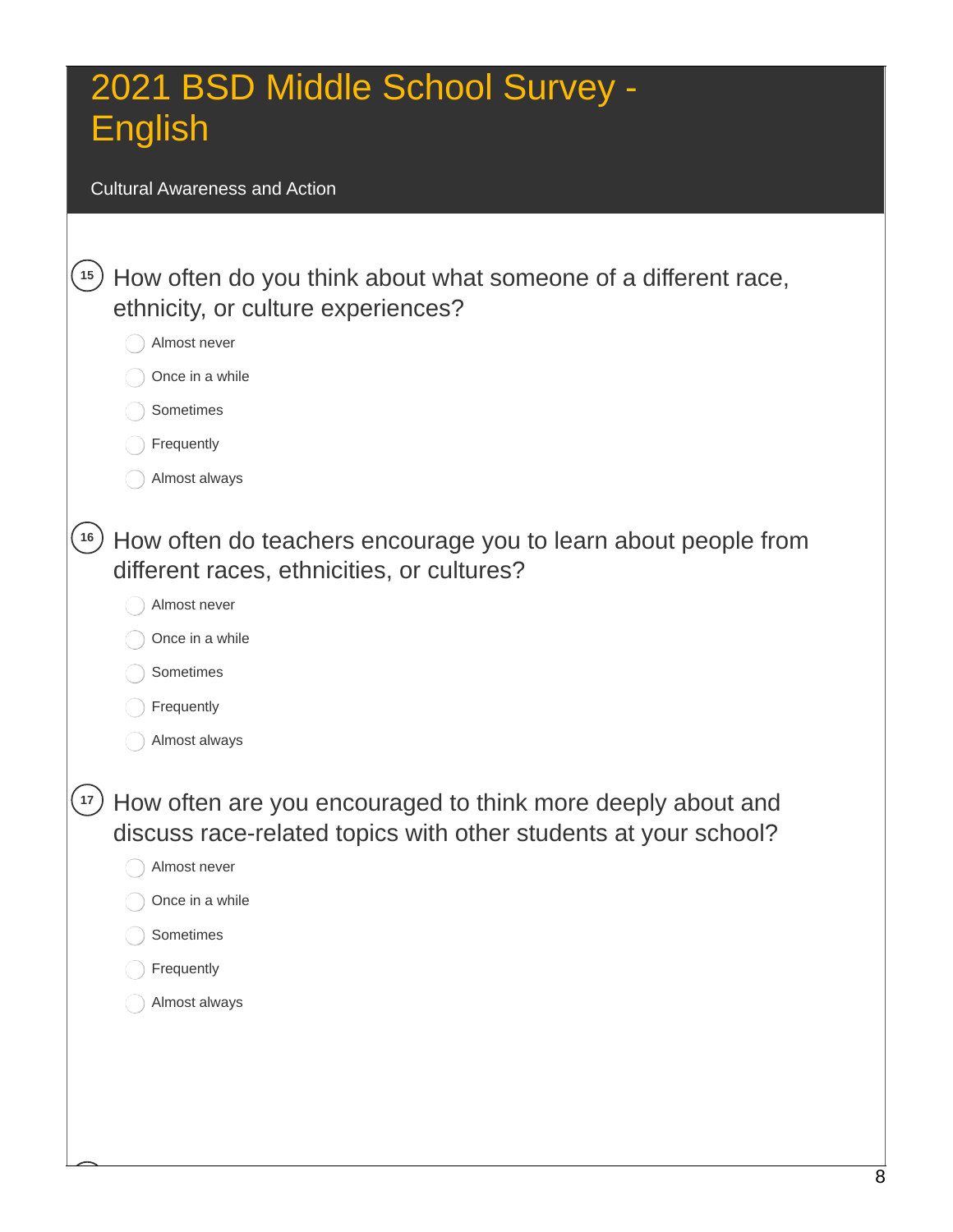#### **<sup>18</sup>** How confident are you that students at your school can have honest conversations with each other about race?

- Not at all confident
- Slightly confident
- Somewhat confident
- Quite confident
- Extremely confident

#### **<sup>19</sup> Staff members** here treat all students nicely and with respect, no matter...

|                                              | <b>Strongly Agree</b> | Agree | Disagree | Strongly<br>Disagree |
|----------------------------------------------|-----------------------|-------|----------|----------------------|
| Their race                                   |                       |       |          |                      |
| Their national origin                        |                       |       |          |                      |
| Their language                               |                       |       |          |                      |
| Whether their parents are rich<br>or poor    |                       |       |          |                      |
| Their religion                               |                       |       |          |                      |
| Their level of physical or<br>mental ability |                       |       |          |                      |
| Their gender identity                        |                       |       |          |                      |
| Their sexual orientation                     |                       |       |          |                      |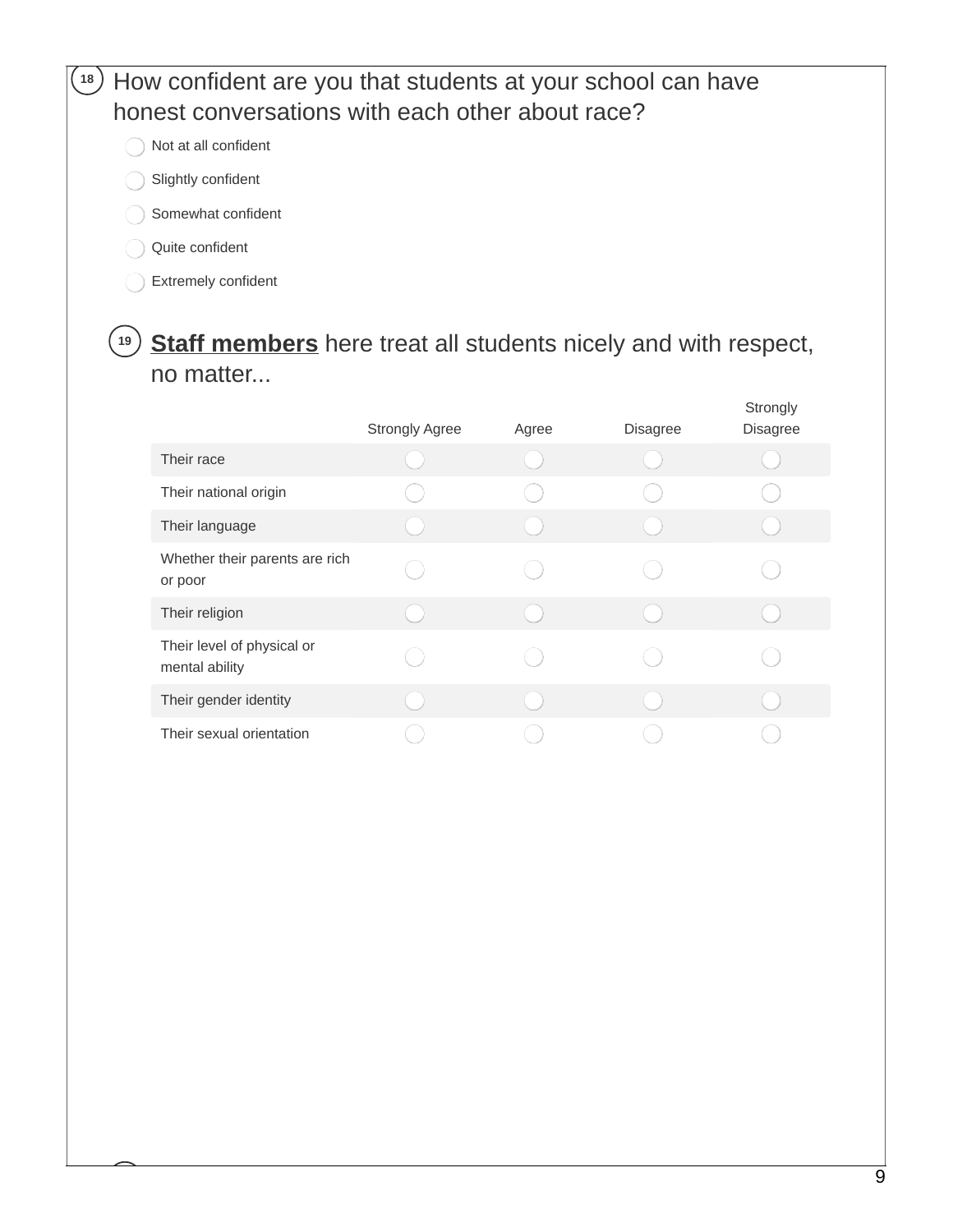#### **<sup>20</sup> Students** here treat all students nicely and with respect, no matter...

|                                              | <b>Strongly Agree</b> | Agree | <b>Disagree</b> | Strongly<br><b>Disagree</b> |
|----------------------------------------------|-----------------------|-------|-----------------|-----------------------------|
| Their race or language                       |                       |       |                 |                             |
| Their national origin                        |                       |       |                 |                             |
| Their language                               |                       |       |                 |                             |
| Whether their parents are rich<br>or poor    |                       |       |                 |                             |
| Their religion                               |                       |       |                 |                             |
| Their level of physical or<br>mental ability |                       |       |                 |                             |
| Their gender identity                        |                       |       |                 |                             |
| Their sexual orientation                     |                       |       |                 |                             |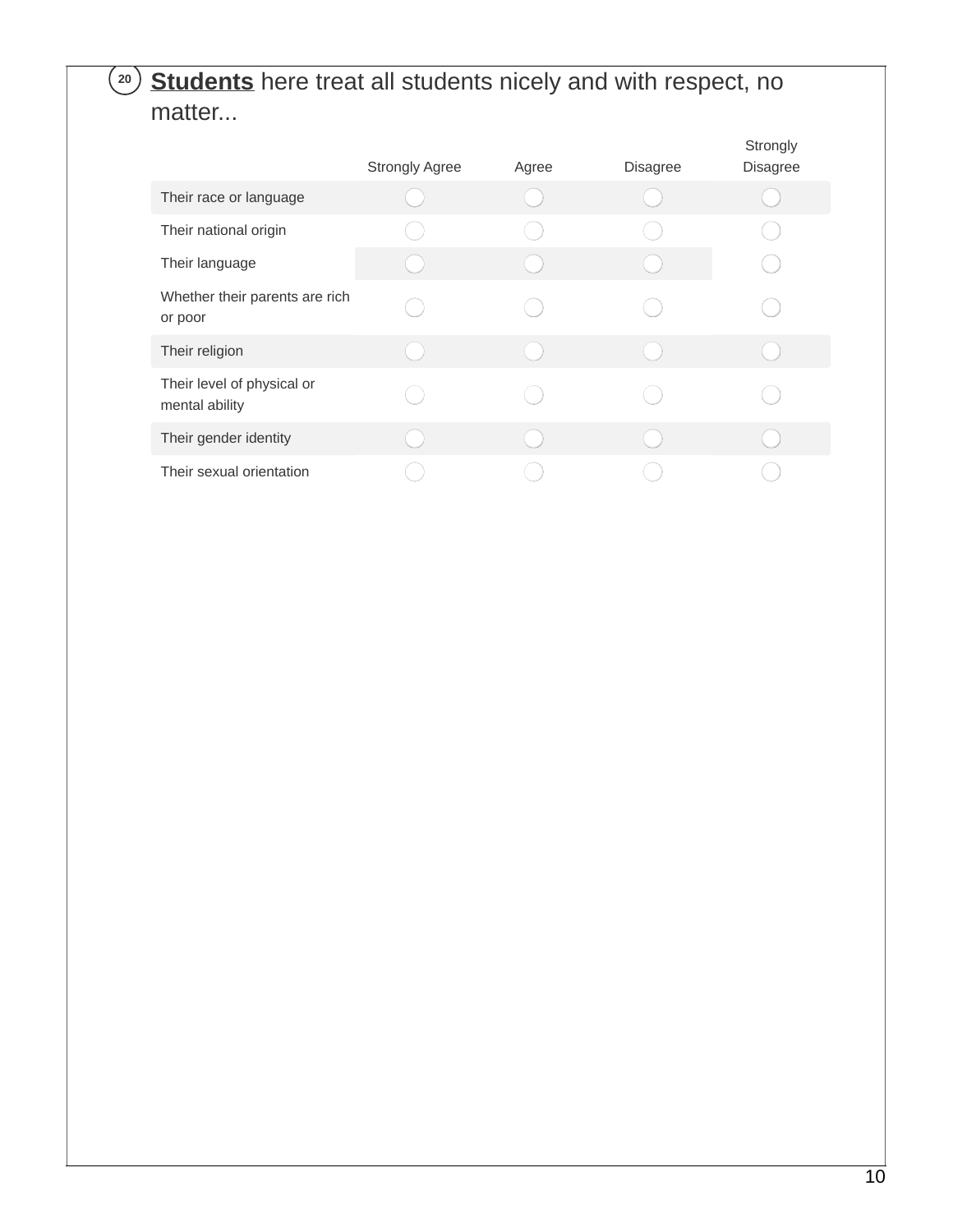Bullying in School

| Bullying is unwanted, aggressive behavior among students that involves a real or<br>perceived power imbalance. The behavior is repeated, or could be repeated, over time.<br>Bullying includes actions such as making threats, spreading rumors, attacking someone<br>physically or verbally, and excluding someone from a group on purpose.<br>Adapted from StopBullying.gov |  |
|-------------------------------------------------------------------------------------------------------------------------------------------------------------------------------------------------------------------------------------------------------------------------------------------------------------------------------------------------------------------------------|--|
| https://www.stopbullying.gov/what-is-bullying/definition/                                                                                                                                                                                                                                                                                                                     |  |
| I have been bullied online (for example on Twitter, Snapchat,<br>Instagram, TikTok, gaming, etc.) this year.                                                                                                                                                                                                                                                                  |  |
| A lot<br>A little<br>Not at all                                                                                                                                                                                                                                                                                                                                               |  |
| My school takes instances of bullying and/or harassment including<br>22<br>bias incidents and/or hate speech seriously.<br>Yes<br>No<br>Not sure                                                                                                                                                                                                                              |  |
| My school will believe me if I report an instance of bullying and/or<br>23<br>harassment including bias incidents and/or hate speech.<br>Yes<br>No<br>Not sure                                                                                                                                                                                                                |  |
|                                                                                                                                                                                                                                                                                                                                                                               |  |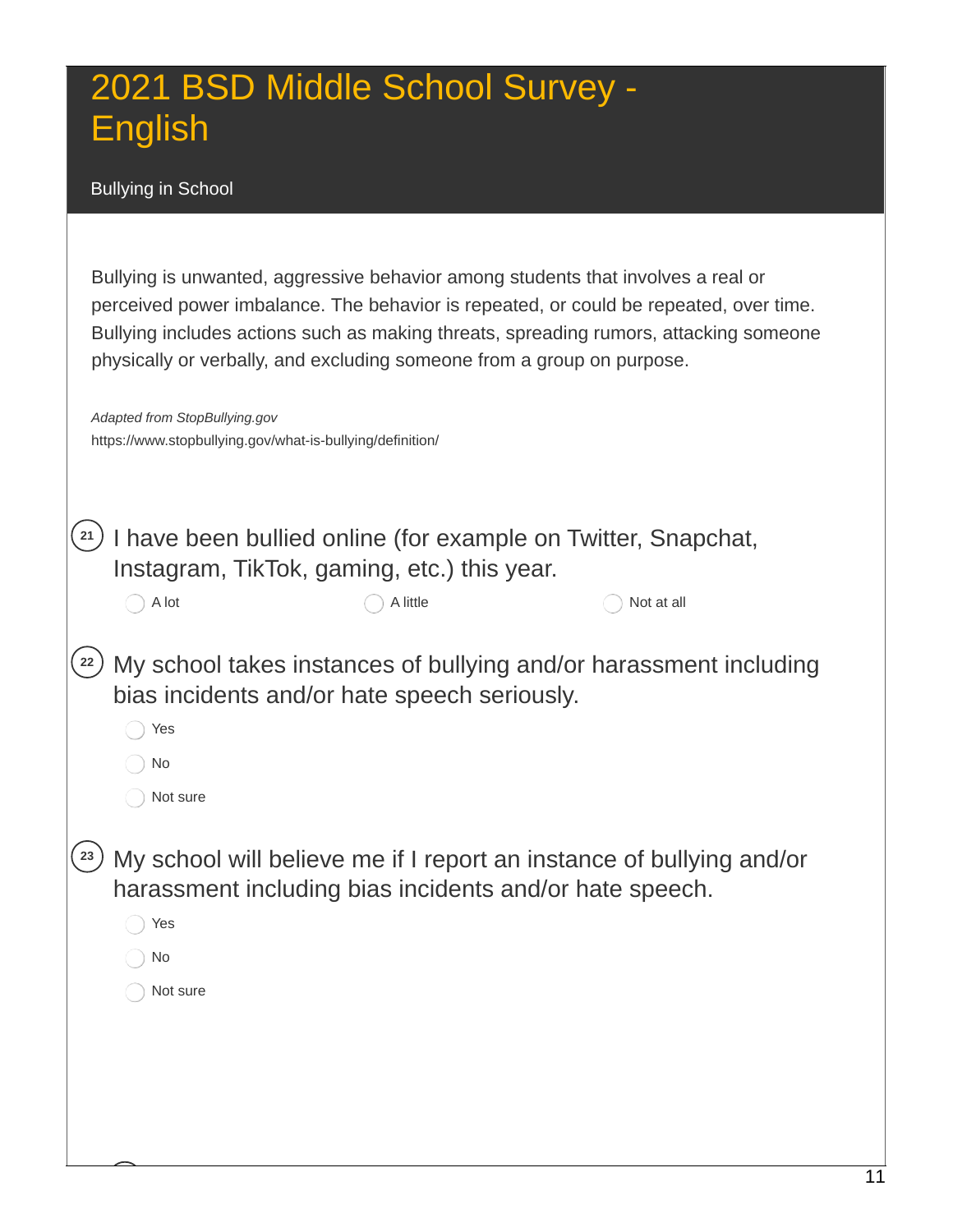| bias incidents and/or hate speech at my school     |     |           |          |
|----------------------------------------------------|-----|-----------|----------|
|                                                    | Yes | <b>No</b> | Not sure |
| I know how to<br>report it to<br>someone.          |     |           |          |
| it will be taken<br>seriously and<br>responded to. |     |           |          |
| I know how it will<br>be addressed.                |     |           |          |
|                                                    |     |           |          |
|                                                    |     |           |          |
|                                                    |     |           |          |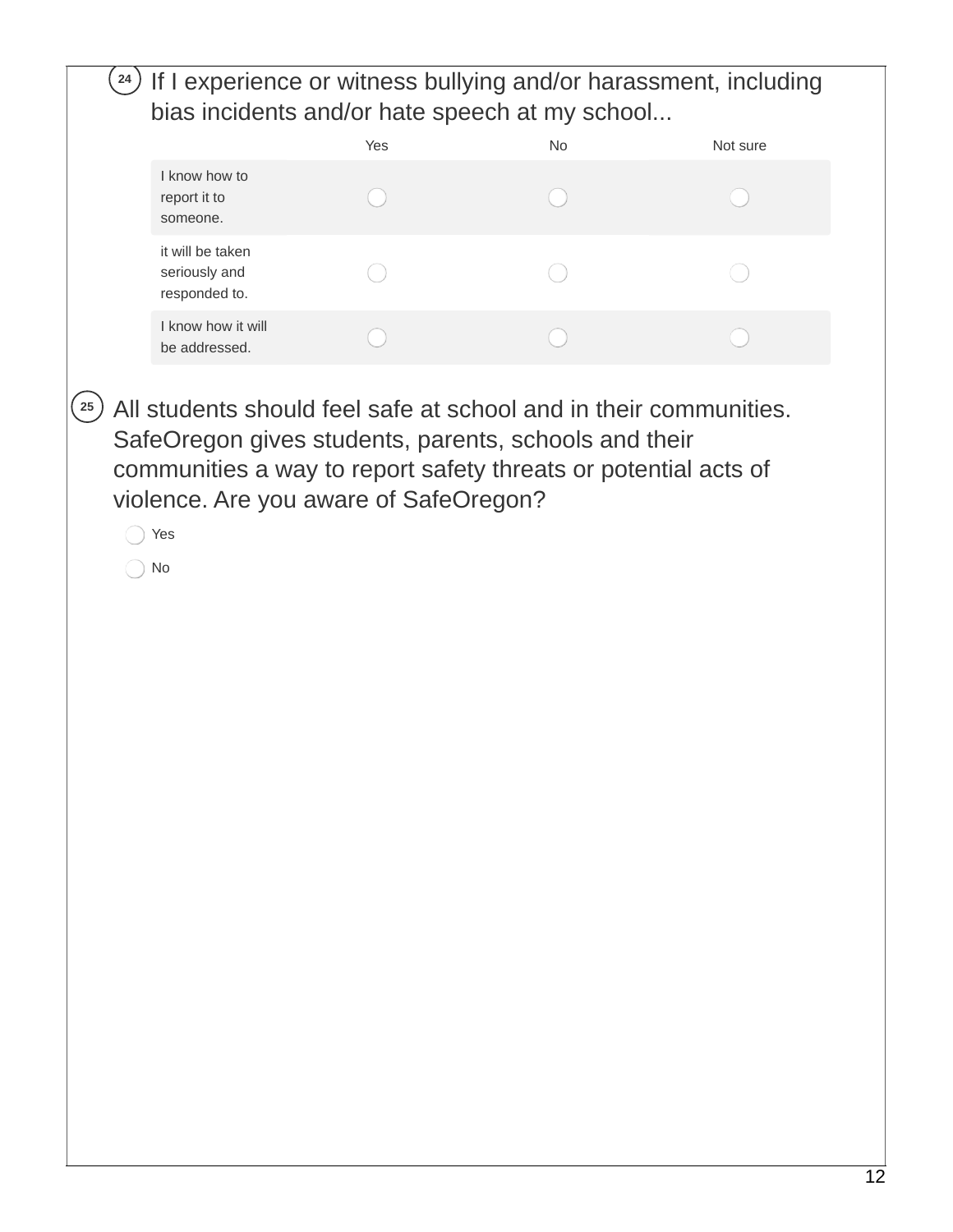#### Humanities/Language Arts

### $\left| \begin{matrix} 26 \end{matrix} \right|$  Are you taking a humanities/language arts course this term?

 $\bigcap$  Yes  $\bigcap$  No

### **<sup>27</sup>** Do you agree or disagree. . .

|                                                                                                                     | <b>Strongly Agree</b> | Agree | <b>Disagree</b> | Strongly<br><b>Disagree</b> |
|---------------------------------------------------------------------------------------------------------------------|-----------------------|-------|-----------------|-----------------------------|
| I am given time each day to<br>read books of my choice at<br>school.                                                |                       |       |                 |                             |
| I can read and understand<br>texts in all of my classes.                                                            |                       |       |                 |                             |
| My stamina as a reader/writer<br>has increased this year.                                                           |                       |       |                 |                             |
| My fluency as a reader/writer<br>has increased this year.                                                           |                       |       |                 |                             |
| I have goals for improvement<br>as a reader and writer.                                                             |                       |       |                 |                             |
| I use writing strategies from<br>humanities/language arts in<br>other classes to help me<br>become a better writer. |                       |       |                 |                             |
| I use reading strategies from<br>humanities/language arts in<br>other classes to help me<br>become a better reader. |                       |       |                 |                             |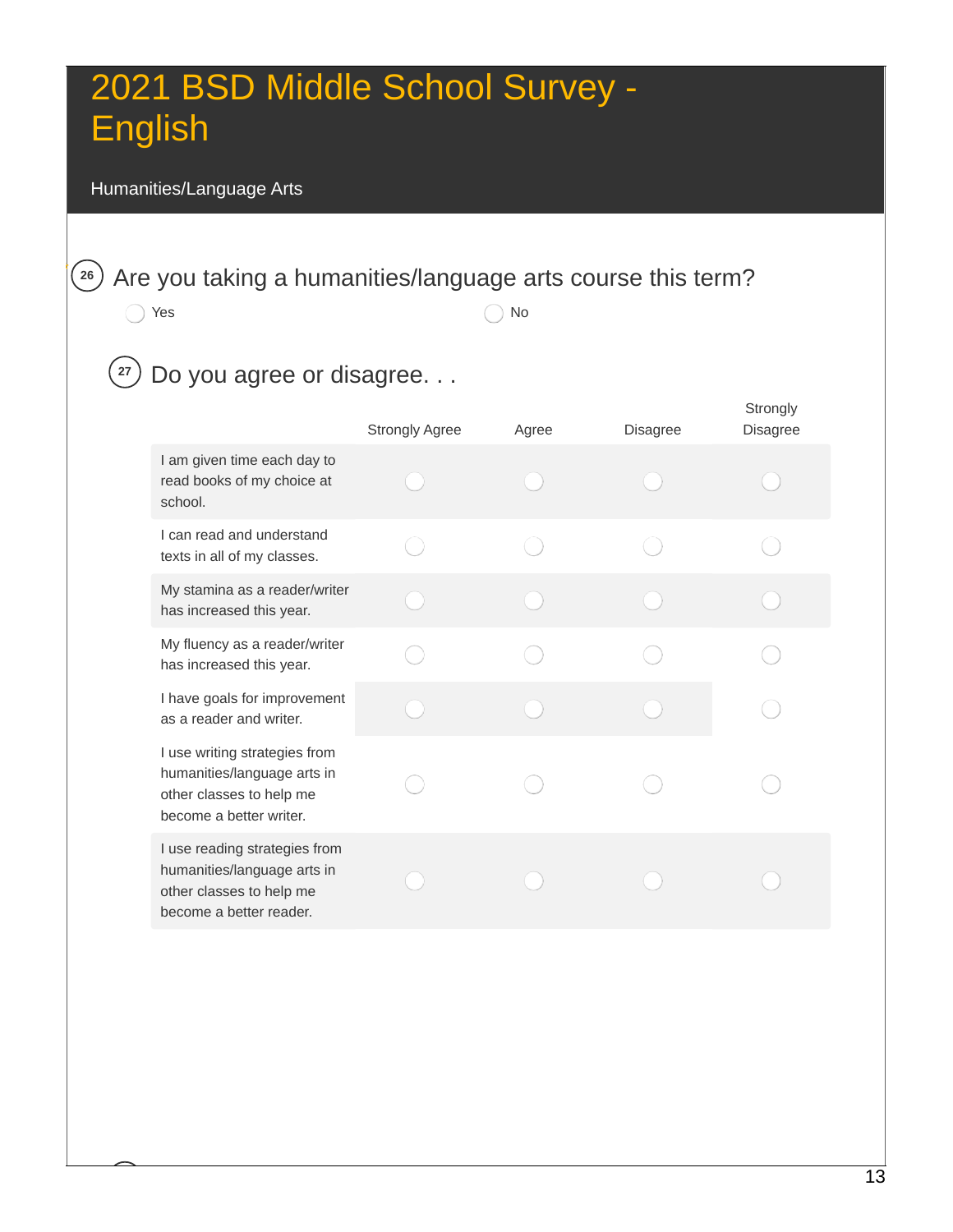### **<sup>28</sup>** In my humanities/language arts class. . .

|                                                                                                      | <b>Strongly Agree</b> | Agree | <b>Disagree</b> | Strongly<br><b>Disagree</b> |
|------------------------------------------------------------------------------------------------------|-----------------------|-------|-----------------|-----------------------------|
| When we have reading units,<br>I have choice in books<br>(versus everyone reading the<br>same book). |                       |       |                 |                             |
| I have time to talk about my<br>reading and writing with my<br>teacher.                              |                       |       |                 |                             |
| I have time to talk about my<br>reading and writing with my<br>peers.                                |                       |       |                 |                             |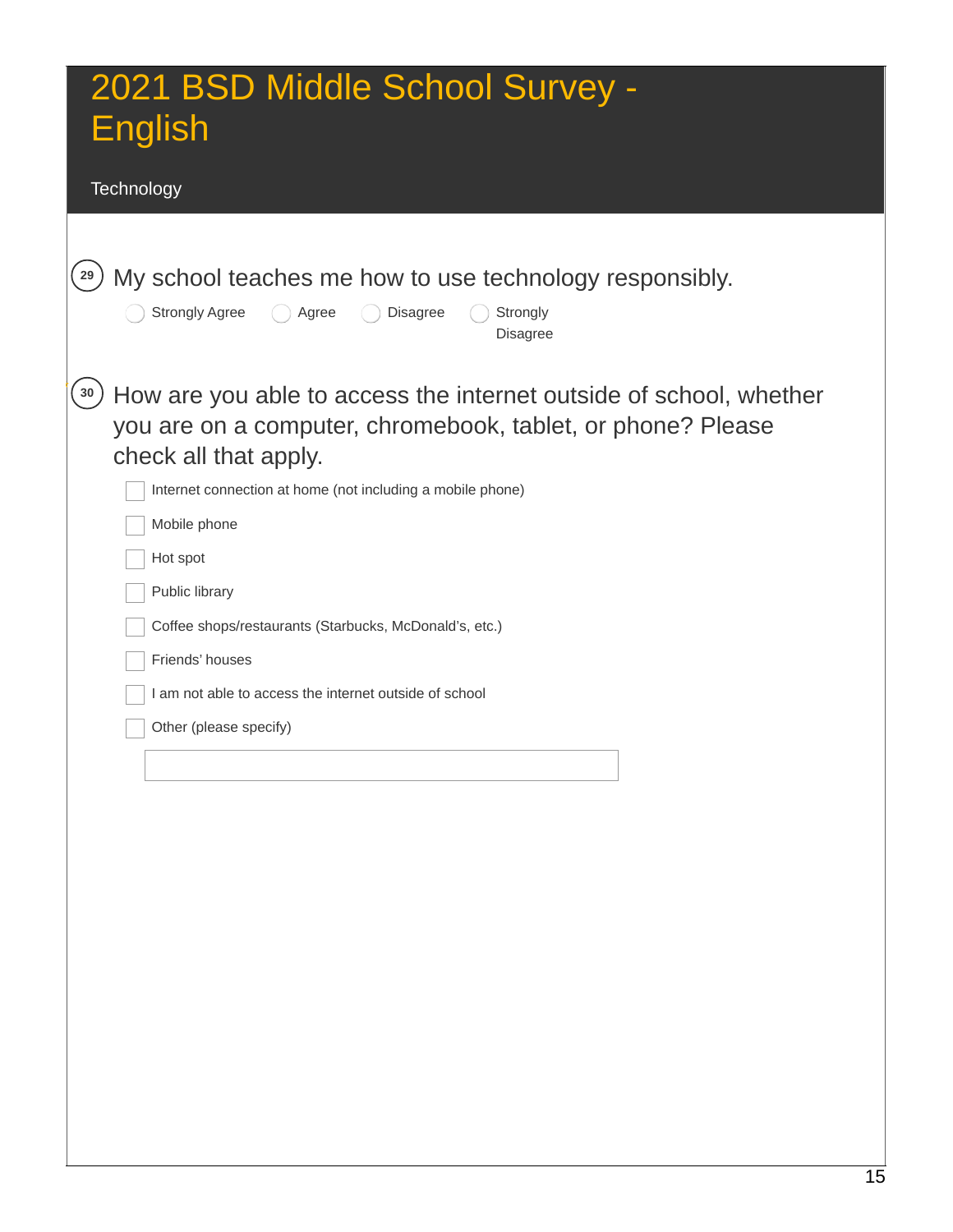Technology, continued

| $\begin{bmatrix} 31 \end{bmatrix}$ | Is your internet access provided by the District (e.g. Comcast |
|------------------------------------|----------------------------------------------------------------|
|                                    | Essentials, Kajeet, or a T-Mobile hotspot)?                    |
|                                    | Yes                                                            |
|                                    | No                                                             |
|                                    | Don't know                                                     |
|                                    |                                                                |
| 32                                 | How often are you unable to complete homework assignments      |
|                                    | because you cannot access the internet?                        |
|                                    | Daily                                                          |
|                                    | Weekly                                                         |
|                                    | Monthly                                                        |
|                                    | Less than monthly                                              |
|                                    | Never                                                          |
|                                    |                                                                |
|                                    |                                                                |
|                                    |                                                                |
|                                    |                                                                |
|                                    |                                                                |
|                                    |                                                                |
|                                    |                                                                |
|                                    |                                                                |
|                                    |                                                                |
|                                    |                                                                |
|                                    |                                                                |
|                                    |                                                                |
|                                    |                                                                |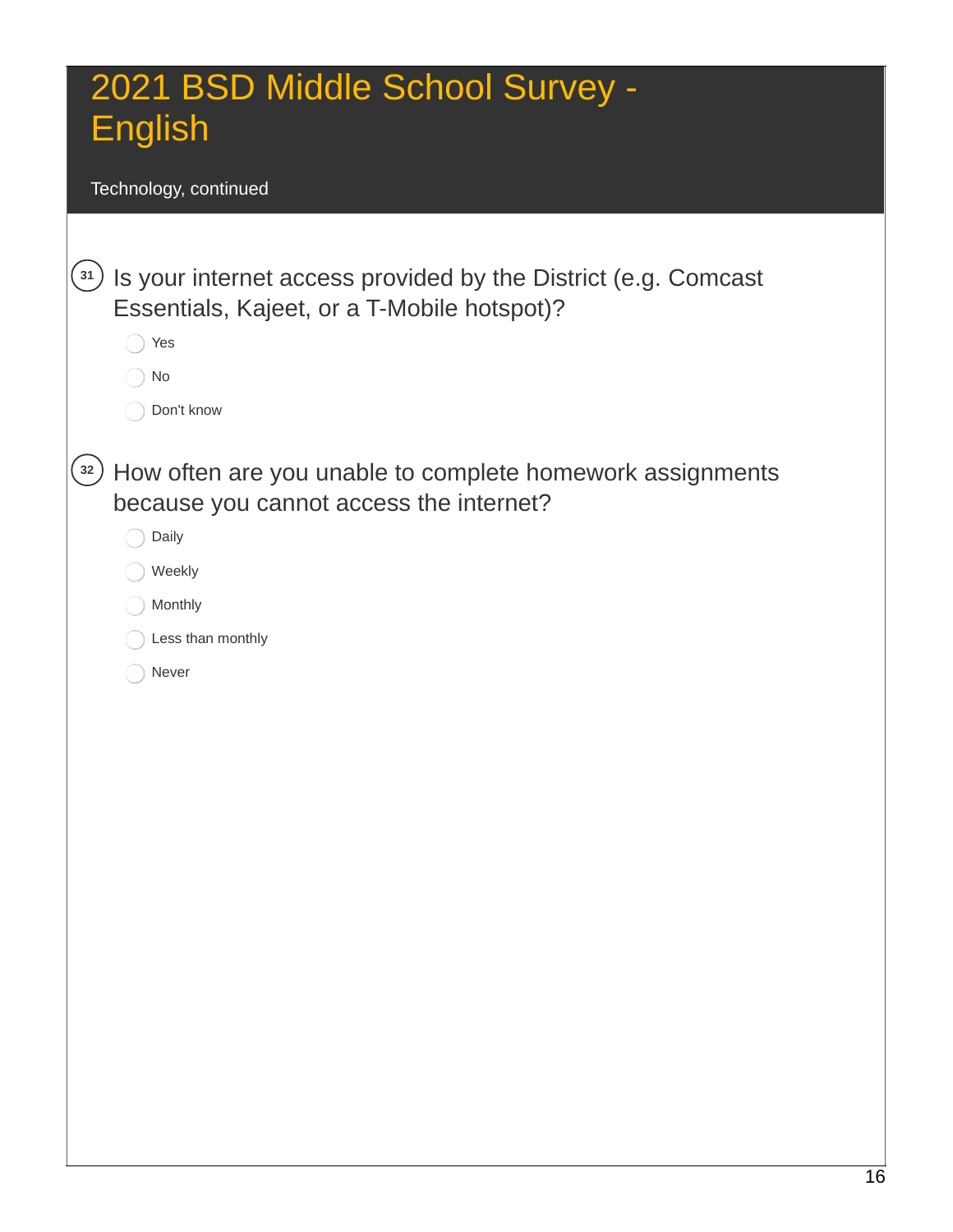| 33 <sup>°</sup> | Are you currently enrolled in an AVID elective? |    |                                                                      |  |
|-----------------|-------------------------------------------------|----|----------------------------------------------------------------------|--|
|                 | Yes                                             | No | I don't know                                                         |  |
|                 |                                                 |    |                                                                      |  |
| 34              |                                                 |    | In the first year after high school, I plan to (mark all that apply) |  |
|                 | Go to a 2-year college                          |    | Go into the military                                                 |  |
|                 | Go to a 4-year college                          |    | Travel                                                               |  |
|                 | Work part-time                                  |    | Take some time off                                                   |  |
|                 | Work full-time                                  |    | Volunteer                                                            |  |
|                 | Get technical/vocational training               |    | None of these                                                        |  |
|                 |                                                 |    |                                                                      |  |
|                 |                                                 |    |                                                                      |  |
|                 |                                                 |    |                                                                      |  |
|                 |                                                 |    |                                                                      |  |
|                 |                                                 |    |                                                                      |  |
|                 |                                                 |    |                                                                      |  |
|                 |                                                 |    |                                                                      |  |
|                 |                                                 |    |                                                                      |  |
|                 |                                                 |    |                                                                      |  |
|                 |                                                 |    |                                                                      |  |
|                 |                                                 |    |                                                                      |  |
|                 |                                                 |    |                                                                      |  |
|                 |                                                 |    |                                                                      |  |
|                 |                                                 |    |                                                                      |  |
|                 |                                                 |    |                                                                      |  |
|                 |                                                 |    |                                                                      |  |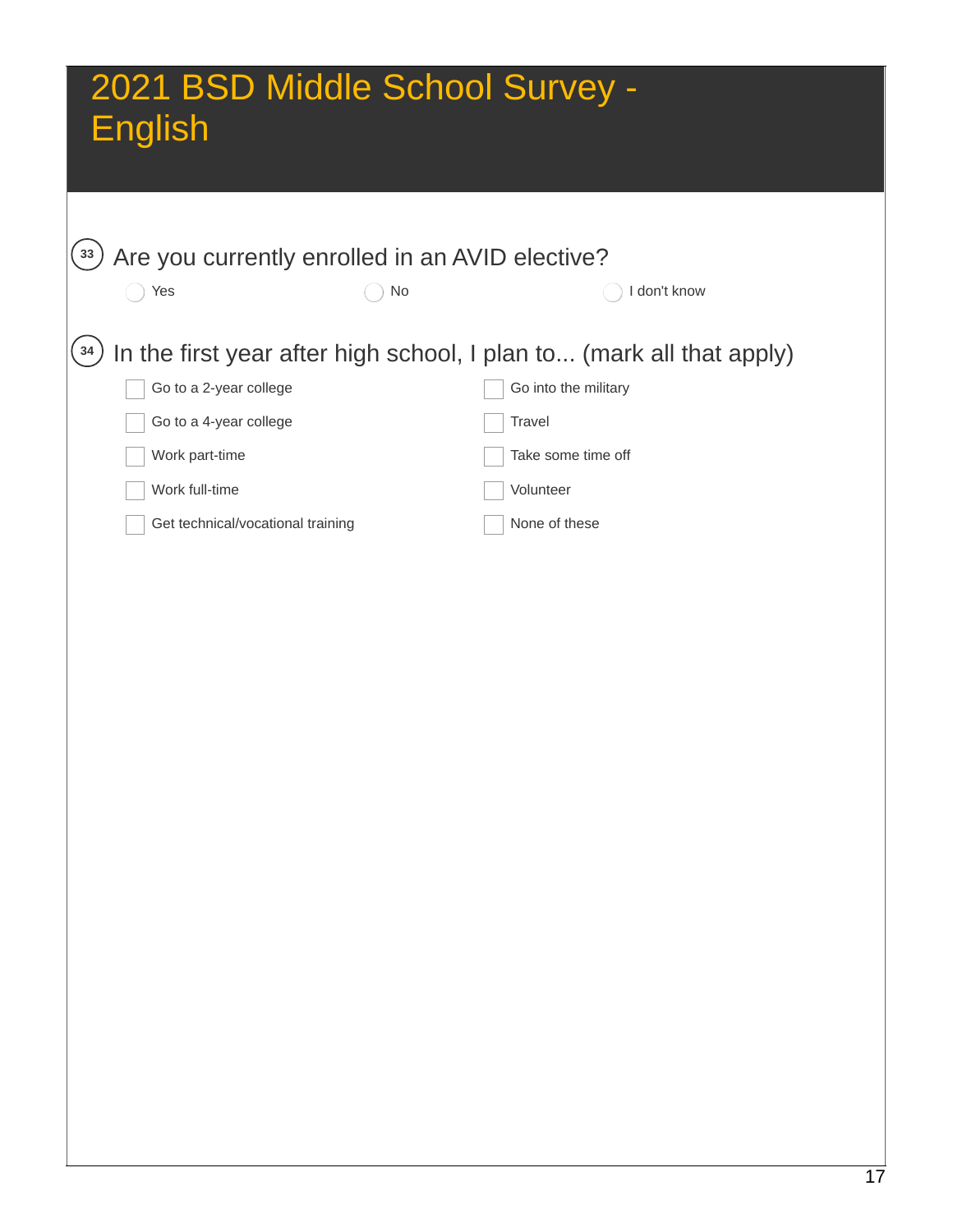#### Optional Demographics Questions

 These demographic questions help BSD staff ensure that all students are treated fairly and with respect. We realize that these questions may seem personal in nature. If you would rather not answer any of the demographic questions, please click "Next" at the bottom of this page. You may also chose to opt out of individual questions either by not answering or choosing "Prefer not to say."

 (Optional) Are you Hispanic/Latino (Latinx)? (Having origins in Cuba, Mexico, Puerto Rico, Central and South America or other Spanish culture.)

 $\left(35\right)$ 

Yes  $\bigcirc$  No  $\bigcirc$  Prefer not to say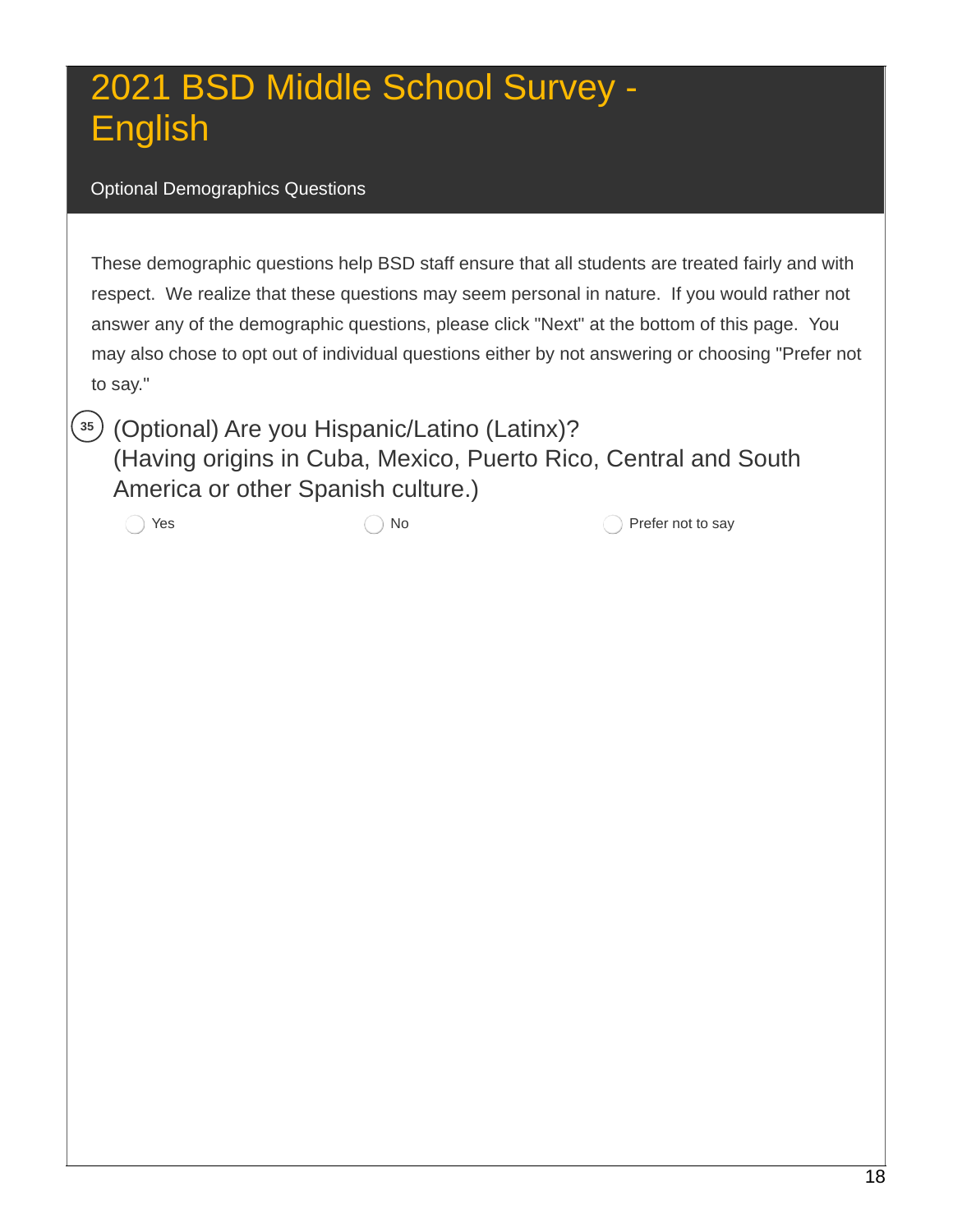#### Optional Demographics Questions

 These demographic questions help BSD staff ensure that all students are treated fairly and with respect. We realize that these questions may seem personal in nature. If you would rather not answer any of the demographic questions, please click "Next" at the bottom of this page. You may also chose to opt out of individual questions either by not answering or choosing "Prefer not to say."

#### **<sup>36</sup>** (Optional) How do you identify your race/ethnic background? (Mark all that apply.)

 Asian: Having origins in the Far East, Southeast Asia or the Indian subcontinent, including Cambodia, China, India, Japan, Korea, Malaysia, Pakistan, the Philippine Islands, Thailand and Vietnam.

Black/African American: Having origins in any of the black racial groups of Africa.

 Native American/Alaska Native: Having origins in any of the original peoples of North America and who maintains tribal affiliation or community attachment.

 Pacific Islander: Having origins in any of the original peoples of Hawaii, Guam, Samoa, or other Pacific Islands.

White: Having origins in any of the original peoples of Europe, the Middle East, or North Africa.

Prefer not to say

Other (please specify)